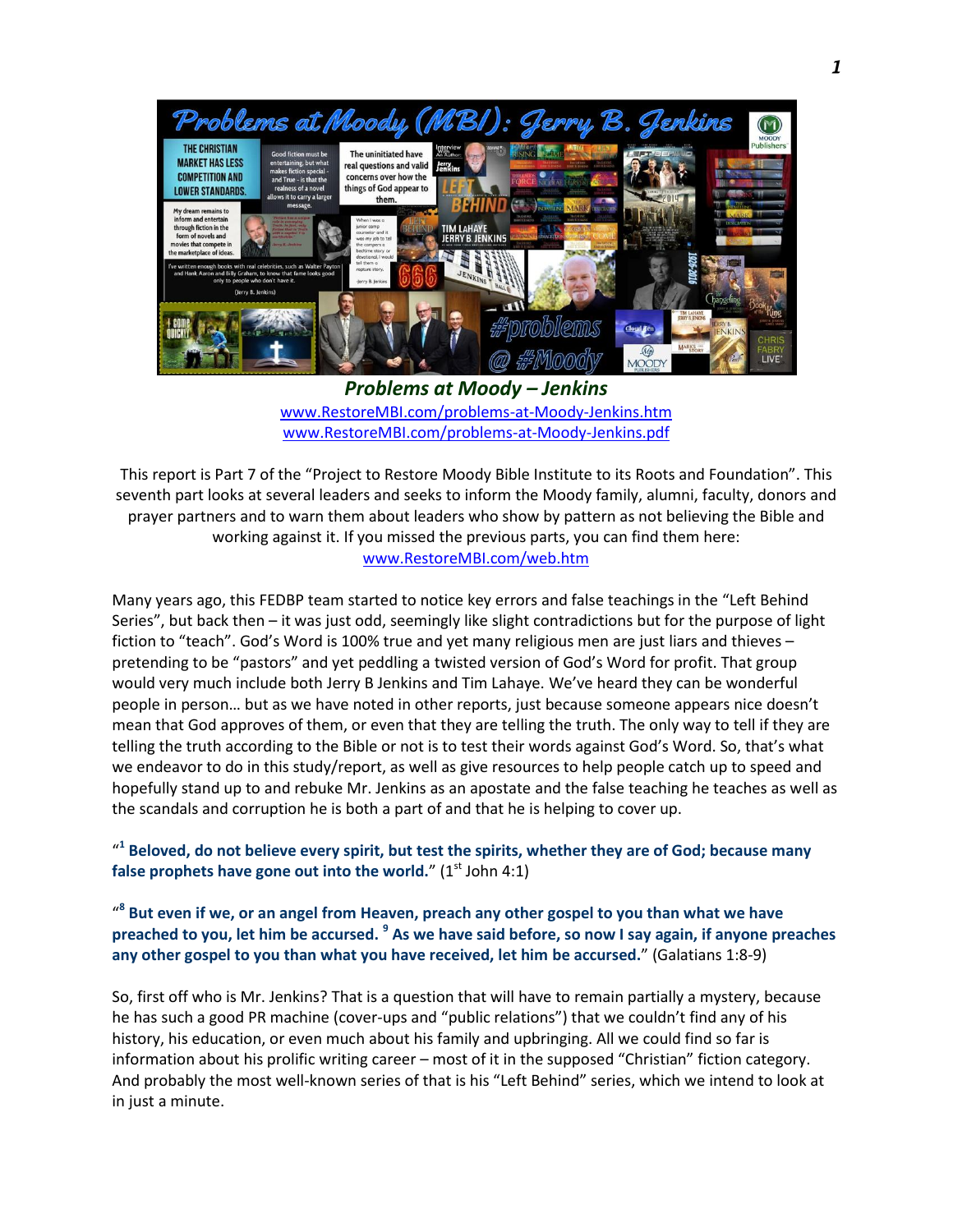But let us first look at something more current – the scandals he is a part of concern Moody Bible Institute (MBI).

> a little public info about Jenkins - <http://www.tomfolio.com/signatures/j/JenkinsJerryB.html>

# **\*** Before 2006

As of 2006, it came to light (Thanks to Julie Roys and others) that Mr. Jerry B. Jenkins had an exclusive suite for him and his family on top of the Jenkin's Hall. In 1999, Mr. Jenkins had donated an undisclosed amount to help build this building, and also requested the board remodel the top 2 rooms to be a livable suite for him and his family to use on occasion. The key issue was that he and his family had exclusive use of it, and used it more as a second home, rather than just a "when we're in town" as he had originally said and was agreed upon (details of which are still questionable). When enough pressure spoke up in concern, he finally had to give up exclusive use of it… but many questions are left unanswered. What all happened in that suite that only Mr. Jenkins and his family and a two to three maintenance people had access to, above one of the teaching halls? With the level of corruption involved here, there are serious concerns here for anyone in youth and college ministry background. Serious issues. Was there sexual misconduct going on? Was there sexual sins going on? Who all was involved? We need a thorough investigation of this one for sure. Maybe the professors who teach on abuse at the Chicago campus can conduct an investigation. If not them, then someone needs to. Sins don't just harm a few – they harm many. And some sins harm deeper. And sins covered allow abuse to continue – if/when it is going on.

><http://julieroys.com/moody-bible-institute-facing-unprecedented-crisis-please-pray/>

> [http://julieroys.com/luxury-suite-questionable-loans-officers-gambling-shocking-truth-leadership](http://julieroys.com/luxury-suite-questionable-loans-officers-gambling-shocking-truth-leadership-mbi/)[mbi/](http://julieroys.com/luxury-suite-questionable-loans-officers-gambling-shocking-truth-leadership-mbi/)

> [http://articles.chicagotribune.com/2006-08-28/news/0608280093\\_1\\_senior-tenants-affordable](http://articles.chicagotribune.com/2006-08-28/news/0608280093_1_senior-tenants-affordable-housing-state-housing)[housing-state-housing](http://articles.chicagotribune.com/2006-08-28/news/0608280093_1_senior-tenants-affordable-housing-state-housing)

><https://www.ministrywatch.com/articles/astray.php>

And Karen Huber explains some things others have missed about Mr. Jenkins and his gambling habits:

"… My uncomfortableness rests in three things:

**"1) The double standard Moody seems to place on its students, staff and trustees, setting forth strict codes of conduct based on (or implied by) biblical principles for students and staff (gambling, for one, is strictly prohibited;** other activities such as drinking, smoking and movie-going are also prohibited for students) while the trustees enjoy no such prohibition.

**"2) In the World article, Jenkins admits an attempt to hide his poker playing from the Chicago-area Christian community.**

*""It's too close to Chicago. I serve on the board of Moody, so I wouldn't want to cause any embarrassment to anybody if they had a problem with that. … I live in Colorado, so if I play it's outside the Midwest."* — Jerry Jenkins

**"3) The most troubling aspect of the article was the perceived posture of Jenkins, who refers to himself as being "flush," refers to the money he's gambled, lost and won as "pocket change,"** and states that playing in a casino where his son is a dealer is the only way he's able to interact with non-believers.

*""Frankly, were it not for poker, we would hardly ever rub shoulders with unsaved people."* — Jerry Jenkins"

You can read her full article, here:

<http://www.karenohuber.com/blog/doing-math-thoughts-on-jenkins-gambling>

\* Then, August 2013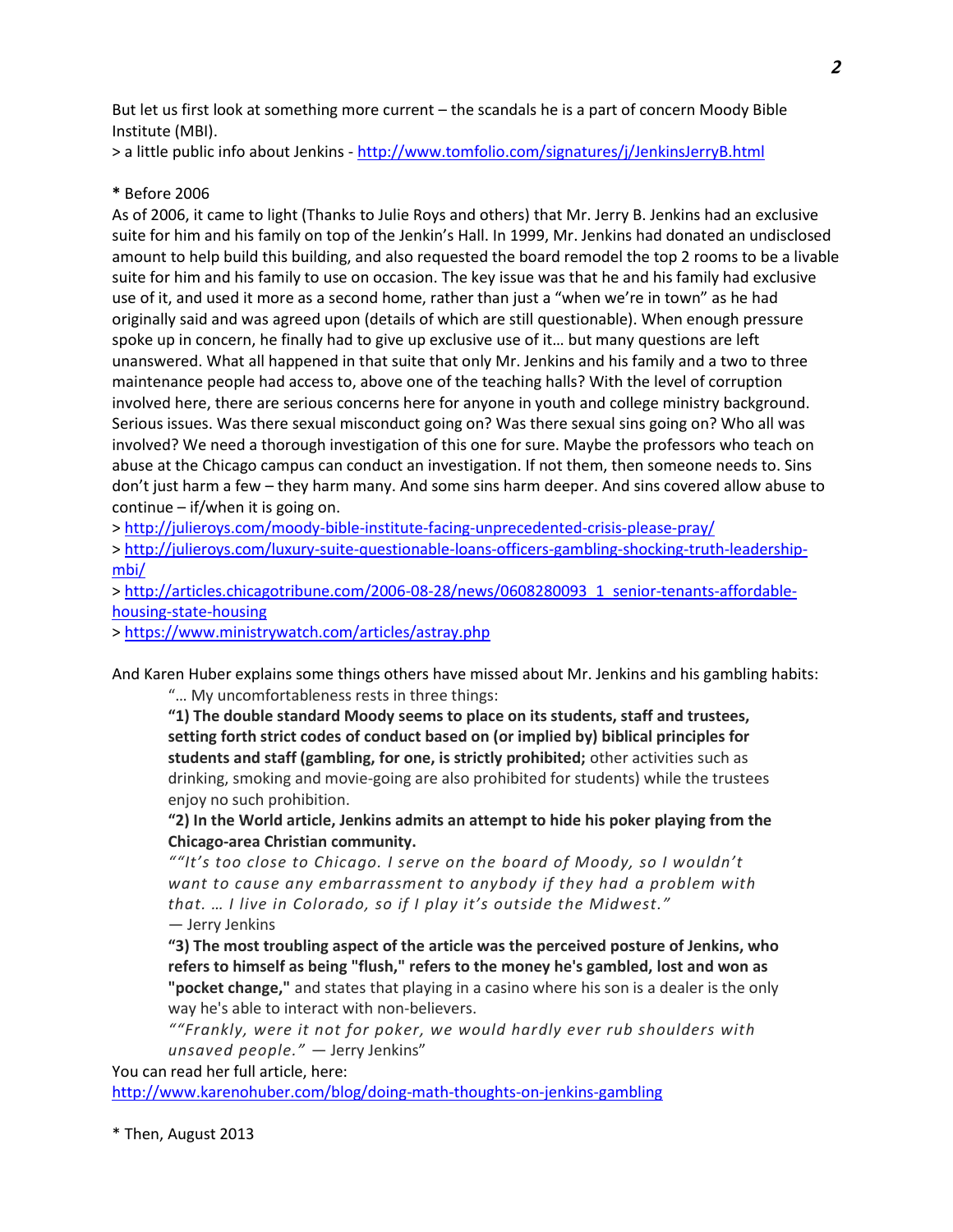Under Mr. Nyquist, Mr. Jenkins and Mr. Lutzer, and the top-leadership changed the rules for the MBI staff that they could now engage in alcohol and tobacco. The ban was finally lifted. Mr. Greg Thornton told Mrs. Julie Roys that the gambling ban had not been lifted, as per request of her and others. Mrs. Roys investigated and found Mr. Thornton's words to be dishonest – the top-leadership had snuck the change through without informing anyone outside their little circle.

> [https://religionnews.com/2013/09/19/moody-bible-institute-drops-alcohol-tobacco-ban-employees/#](https://religionnews.com/2013/09/19/moody-bible-institute-drops-alcohol-tobacco-ban-employees/) > [http://www.christianitytoday.com/news/2013/september/moody-bible-institute-drops-employee](http://www.christianitytoday.com/news/2013/september/moody-bible-institute-drops-employee-alcohol-tobacco-ban.html)[alcohol-tobacco-ban.html](http://www.christianitytoday.com/news/2013/september/moody-bible-institute-drops-employee-alcohol-tobacco-ban.html)

> [http://julieroys.com/luxury-suite-questionable-loans-officers-gambling-shocking-truth-leadership](http://julieroys.com/luxury-suite-questionable-loans-officers-gambling-shocking-truth-leadership-mbi/)[mbi/](http://julieroys.com/luxury-suite-questionable-loans-officers-gambling-shocking-truth-leadership-mbi/)

So, as you can see so far, 2006 (and before) Mr. Jenkins (and family) have been almost caught doing something secretive with the once-exclusive rooms at the top of MBI's Jenkin's Hall… but that something was covered up and no action against Mr. Jenkins was taken. Then in 2013, Mr. Jenkins and family were again caught in a scandal – this time, the Jenkins family (or we should say, at very least Jerry and his son Dallas, along with their good friend James MacDonald) were gambling at casinos in Colorado, Nevada (Lost Vegas), and Illinois. But again, the Jenkins family has not yet been caught or corrected, and the top-leaders at MBI covered it up… and then went further, into illegal activity. They fired Julie Roys and Rich Weber (and we don't yet know how many more) for asking questions and asking for the corruption and scandal to be corrected and fixed. And as for Jenkins being honest? Nope, just the slightest bit of a few right-sounding words, and that's it.

> [https://world.wng.org/2013/10/not\\_bluffing](https://world.wng.org/2013/10/not_bluffing)

> [http://thewartburgwatch.com/2013/10/19/world-magazine-jerry-jenkins-reportedly-a-gambling](http://thewartburgwatch.com/2013/10/19/world-magazine-jerry-jenkins-reportedly-a-gambling-buddy-of-james-macdonald/comment-page-1/)[buddy-of-james-macdonald/comment-page-1/](http://thewartburgwatch.com/2013/10/19/world-magazine-jerry-jenkins-reportedly-a-gambling-buddy-of-james-macdonald/comment-page-1/)

> [https://churchleaders.com/pastors/pastor-articles/170960-are-evangelical-attitudes-softening](https://churchleaders.com/pastors/pastor-articles/170960-are-evangelical-attitudes-softening-toward-gambling.html)[toward-gambling.html](https://churchleaders.com/pastors/pastor-articles/170960-are-evangelical-attitudes-softening-toward-gambling.html)

> [http://www.christianitytoday.com/news/2013/september/moody-bible-institute-drops-employee](http://www.christianitytoday.com/news/2013/september/moody-bible-institute-drops-employee-alcohol-tobacco-ban.html)[alcohol-tobacco-ban.html](http://www.christianitytoday.com/news/2013/september/moody-bible-institute-drops-employee-alcohol-tobacco-ban.html)

><http://thewartburgwatch.com/2013/11/08/jerry-jenkins-apologizes-for-gambling-in-casinos/>

><https://jerryjenkins.com/here-are-the-facts/>

Julie Roys gives very good details in these 4 articles, which thankfully others have picked up on as well. > [http://julieroys.com/luxury-suite-questionable-loans-officers-gambling-shocking-truth-leadership](http://julieroys.com/luxury-suite-questionable-loans-officers-gambling-shocking-truth-leadership-mbi/)[mbi/](http://julieroys.com/luxury-suite-questionable-loans-officers-gambling-shocking-truth-leadership-mbi/)

><http://julieroys.com/breaking-mbi-president-provost-coo-resign/>

><http://julieroys.com/three-top-leaders-anything-really-changed-moody-bible-institute/>

><http://julieroys.com/mbi-professors-affirm-inerrancy-depends-definition/>

A reminder, this issue is not yet resolved, but Mr. Greg Thornton (the man who orchestrated for Mrs. Julie Roys to be wrongfully fired) is now acting president of MBI. At least 3 key questions remain unanswered.

- -- If Jerry B. Jenkins has nothing to hide then why is the amount of his donation still kept a secret?
- -- Why is there secrecy and a coverup on the Jenkins family's use of that room?
- -- And why was Julie fired for asking questions, and fact-checking MBI's corrupt "official story"?

Yes, as you can see, the top-leadership is trying to cover up sins, instead of questioning and leading the guilty parties to confess and walk in repentance and holiness, if they can. To get to that stage, it's clearly going to take a team. Let's work on getting this resolved properly and Biblically. You can read more about the huge concerns of Mr. Thornton including Greg's role in firing Julie to cover up these scandals, as well as his background and his activities, here: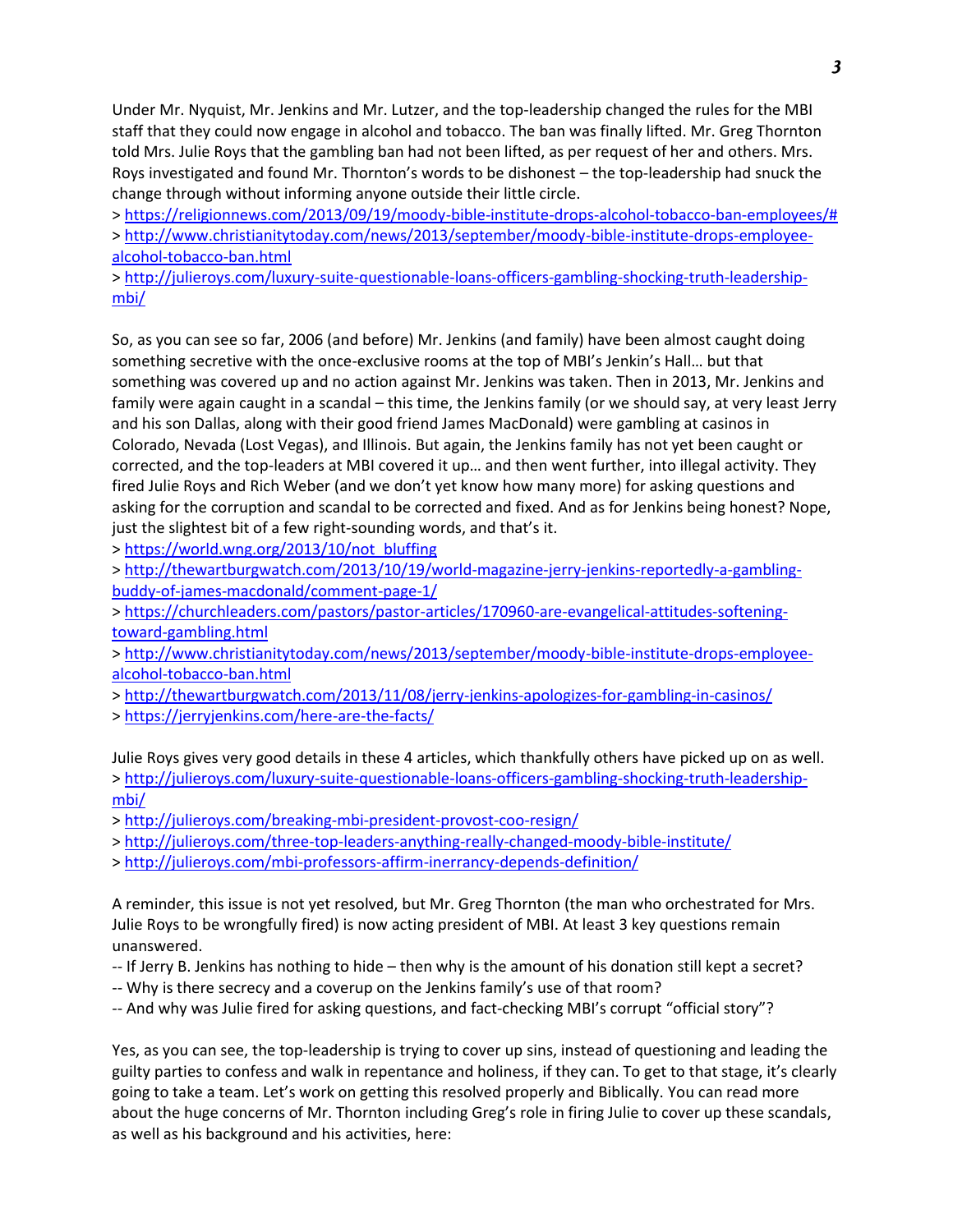[www.restorembi.com/Problems-at-Moody-GregThornton.htm](http://www.restorembi.com/Problems-at-Moody-GregThornton.htm) [www.restorembi.com/Problems-at-Moody-GregThornton.pdf](http://www.restorembi.com/Problems-at-Moody-GregThornton.pdf) 

An additional clarification here: the level of corruption among the top-leaders of MBI, as shown in just these 3 events mentioned above – that level of corruption, coverup, and suppressing the truth is what has led to a downturn in enrollments and the lack of trust. Corruption and coverup have led to that not a supposed lack of wanting Biblical education, as Mr. Nyquist made up to try to cover the corruption he was involved in. Mr. Nyquist lied, and he knows it. So, yes there is corruption, but if we work together, in prayer and with God's Word, we are sure that we all can get this resolved and see Moody Bible Institute restored to the Biblical foundation that DL Moody built on, and the covenant with God that it was based on.

You can find the timeline of scandals that are taking Moody down right now, here: <http://www.restorembi.com/MBI-timeline-of-issues.htm> <http://www.restorembi.com/MBI-timeline-of-issues.pdf>

\*\*\*

*Section 2 - Jerry's writings and false teachings - (The "Left Behind" Series and it's false teachings mixed with Biblical teachings)*

Here are other key things to discuss – like his false teachings. Let's start with… taking the "mark of the beast" and still being saved. This clip sums the problems up well. You will quickly see that Mr. Jenkins weaves some honest Biblical themes with anti-Biblical teaching.

"…

*"1) The major premise is that people who had missed the Rapture but became saved afterwards, had organized themselves into an armed rebellion and were strenuously fighting the forces of Antichrist.*

*While this idea proved popular, is it Biblical? Where in the Bible does Jesus or any other writer, urge the Christians at that time to stand up and fight the forces of Antichrist? Not only is this an unbiblical concept, Jesus actually speaks of Christians meekly going to their slaughter at the hands of Antichrist…*

*"2) In the last three books, LaHaye writes the plot so that one of the Christian leaders, Chang, is forced down by his father's bodyguards and forced to take the "Mark of the Beast". They threw him to the floor, and then physically restrained him as they injected him with the "Mark".*

*"From that moment onward, Chang discovered that having the "Mark of the Beast" gave him numerous advantages as he directed the Christian forces in their battle against Antichrist. Chang was depicted as still in right standing with God and still going to Heaven. In the last book, Jesus returns to Earth to begin setting up His Millennial Reign. He specifically seeks a meeting with Chang, where He congratulates him for taking advantage of all the advantages inherent in having the "Mark" in his right hand…*"

><http://calltodiscernment.blogspot.com/2014/09/left-behind-lies.html>

So, to sum up - the top 3 major false teachings and altered teachings of the Bible include: \* the mark (of God) on supposed "Christians" is supposedly visible to other "Christians", but not to themselves, and it cannot be seen by non-believers either.

\* supposed "Christians" in this series are trying to stay alive instead of serving Christ, proclaiming the gospel and being willing to die for the sake and Name of Jesus Christ and His gospel of repentance and salvation through the covenant of the cross.

\* (in "The Mark" book, 3<sup>rd</sup> in the series) a leader of the Christian "militia" (Chang Wong) who already supposedly has the invisible/secret "mark of God" on his forehead, is caught by the antichrist forces and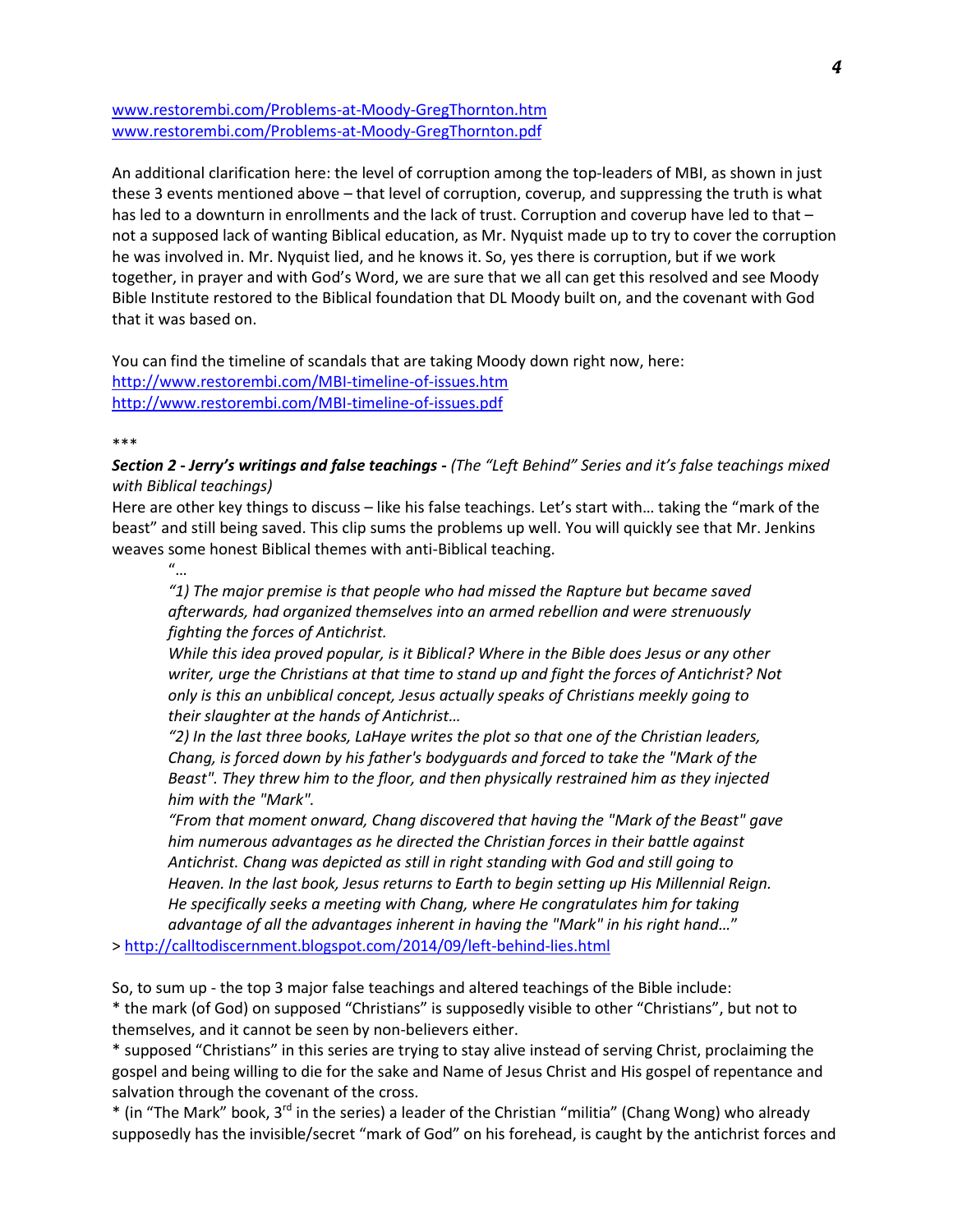is forced to receive the implanted chip (supposed "mark of the beast) and yet still remains saved. And worse yet, in the end Chang is even welcomed into Heaven and personally thanked by Jesus Himself.

> [http://leftbehind.wikia.com/wiki/Left\\_Behind\\_\(series\)#Parody\\_films](http://leftbehind.wikia.com/wiki/Left_Behind_(series)#Parody_films)

><http://www.cuttingedge.org/news/n1886.cfm>

><http://www.cuttingedge.org/news/n1886b.cfm>

I have heard that the Jesuits have messed with and tried to mess up the teachings of the Bible on the "rapture" or catching up of the honest followers of Christ. Even more, I have personally found a number of key subtle false teachings added to the teachings of God's Word where only the genuinely saved will be "caught up". So, it's no surprise that this is one of the hardest topics to understand, because many don't study to rightly teach all of God's Word, but only tidbits which they are either confused on or intentionally twist to peddle God's Word for profit or fame. So, we need to be clear what the "rapture" is according to God's Word. So, let's review what the Scriptures say.

### *Biblical teachings on the rapture*

Though the word "rapture" is not used in the Bible, the words "caught up" are a right interpretation of the text of  $1<sup>st</sup>$  Thessalonians 4.

" **<sup>13</sup> But I do not want you to be ignorant, brethren, concerning those who have fallen asleep, lest you sorrow as others who have no hope. <sup>14</sup> For if we believe that Jesus died and rose again, even so God will bring with Him those who sleep in Jesus. <sup>15</sup> For this we say to you by the word of the Lord, that we who are alive and remain until the coming of the Lord will by no means precede those who are asleep. <sup>16</sup>For the Lord Himself will descend from heaven with a shout, with the voice of an archangel, and with the trumpet of God. And the dead in Christ will rise first. <sup>17</sup> Then we who are alive and remain shall be caught up together with them in the clouds to meet the Lord in the air. And thus we shall always be with the Lord. <sup>18</sup> Therefore comfort one another with these words.**" (1 Thessalonians 4:13- 18)

Jesus also promised it to those who were faithful during the "Philadelphian" church age that wraps up at the "rapture". Notice, it is \*not\* an escape from trials, but only from the 7-year Tribulation, for those who qualify. " **<sup>10</sup>Because you have kept My command to persevere, I also will keep you from the hour of trial which shall come upon the whole world, to test those who dwell on the earth. <sup>11</sup> Behold, I am coming quickly! Hold fast what you have, that no one may take your crown.**" (Revelation 3:10-11) The rest of the people are left on earth to think seriously about life, death and eternity and many get saved at that point – through a much harder measure of trials.

And you remember, 2nd Thessalonians 2, makes it plain that \***the**\* antichrist cannot be revealed and step on the world stage until after the Holy Spirit steps aside, which is at the "rapture" or "catching up" of believers in Christ. Only then can the antichrist set up his agreements and kingdom with the world rulers and Rome, and then sign the 7-year "peace" treaty with Israel that officially starts the 7-year Tribulation, which the antichrist breaks at the middle of those 7 years, with Jesus returning at the end of those seven years to destroy the antichrist and his armies, and to set up the 1000 year reign of Christ. " **<sup>7</sup>For the mystery of lawlessness is already at work; only He who now restrains will do so until He is taken out of the way. <sup>8</sup>And then the lawless one will be revealed, whom the Lord will consume with**  the breath of His mouth and destroy with the brightness of His coming." (2<sup>nd</sup> Thessalonians 2:7-8)

" **<sup>1</sup>Then I saw an angel coming down from heaven, having the key to the bottomless pit and a great chain in his hand. <sup>2</sup> He laid hold of the dragon… he cast him into the bottomless pit, and shut him up… till the thousand years were finished...** " (Revelation 20:1-15)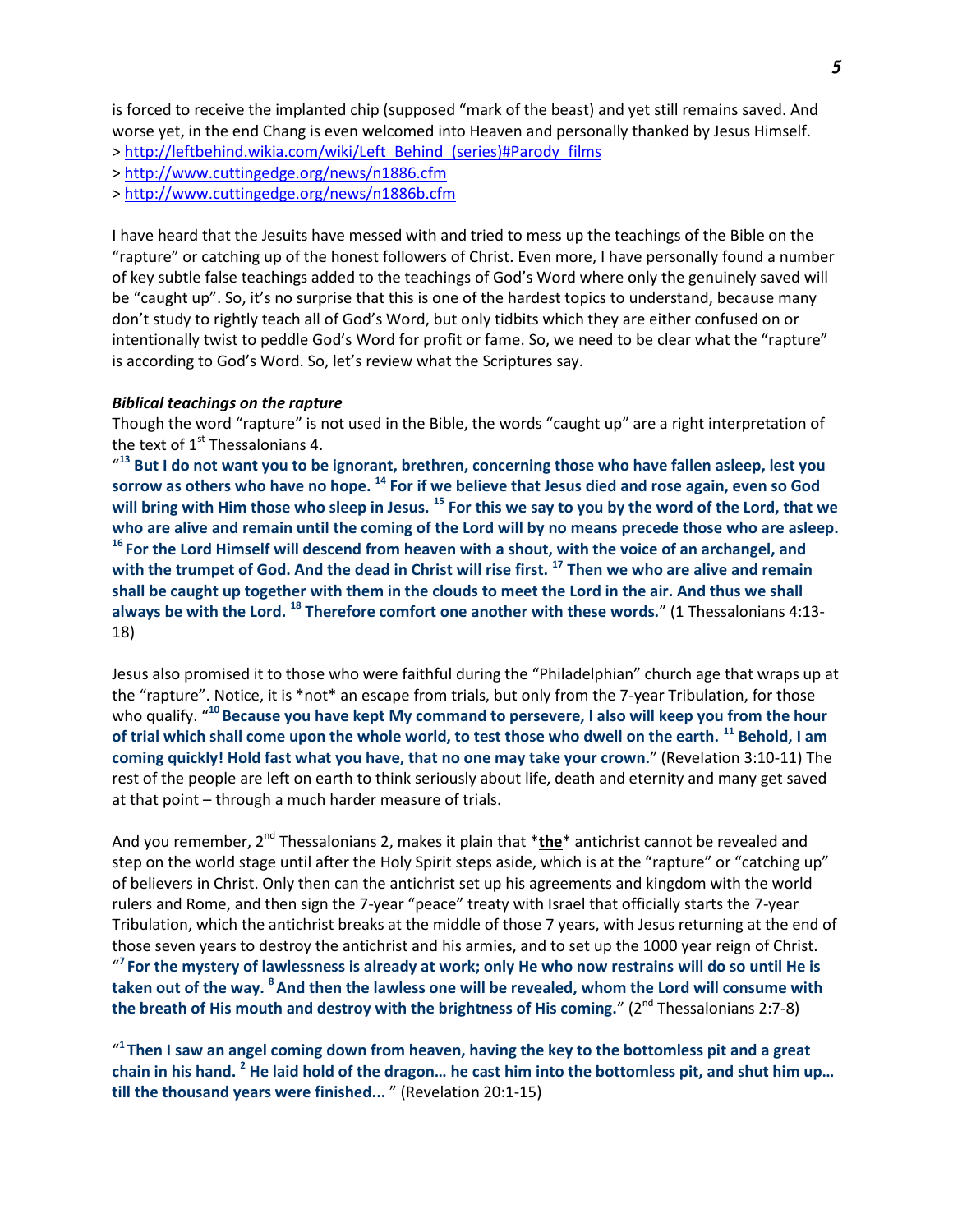As you can see there, before the Tribulation, Jesus will appear in the air, the archangel will sound his trumpet and with a shout, Jesus will catch up His genuine believers – dead or living, and take them to Heaven, for their work is done. Revelation explains that God protects Israel with the 2 witnesses (Enoch and Elijah), the 144,000 literal Jewish people who get saved and become missionaries for Jesus, as well as those who get saved during the Tribulation and all together they preach the gospel around the world until their final breath.

And the "rapture" will not be a secret one, for every eye will see Him – something the Creator knows how to do, even if we don't know how He'll do that.

" **7 Behold, He is coming with clouds, and every eye will see Him, even they who pierced Him. And all the tribes of the earth will mourn because of Him. Even so, Amen.**" (Revelation 1:7)

And \*no one\* will be able to take the mark and be saved. God made this clear 4 times in the Book of Revelation, including by the voice of a powerful angel.

" **9 Then a third angel followed them, saying with a loud voice, 'If anyone worships the beast and his image, and receives his mark on his forehead or on his hand, <sup>10</sup> he himself shall also drink of the wine of the wrath of God, which is poured out full strength into the cup of His indignation. He shall be tormented with fire and brimstone in the presence of the holy angels and in the presence of the Lamb. <sup>11</sup>And the smoke of their torment ascends forever and ever; and they have no rest day or night,**  who worship the beast and his image, and whoever receives the mark of his name'." (Revelation 14:9-11)

<sup>2</sup> So the first went and poured out his bowl upon the earth, and a foul and loathsome sore came **upon the men who had the mark of the beast and those who worshiped his image.**" (Revelation 16:2)

<sup>20</sup> Then the beast was captured, and with him the false prophet who worked signs in his presence, by **which he deceived those who received the mark of the beast and those who worshiped his image. These two were cast alive into the lake of fire burning with brimstone. <sup>21</sup> And the rest were killed with the sword which proceeded from the mouth of Him who sat on the horse. And all the birds were filled with their flesh.**" (Revelation 19:20-21)

<sup>44</sup> And I saw thrones, and they sat on them, and judgment was committed to them. Then I saw the **souls of those who had been beheaded for their witness to Jesus and for the Word of God, who had not worshiped the beast or his image, and had not received his mark on their foreheads or on their hands. And they lived and reigned with Christ for a thousand years.**" (Revelation 20:4)

So, let us hold to the Scriptures in contradiction to the false teachings of Jerry B. Jenkins, Tim Lahaye and others such as Kirk Cameron. We are \*not\* to be ashamed of Christ. And we are \*not\* to chase the things of this earth (Matthew 6:24; Mark 8:34-38; James 4:1-4;  $1<sup>st</sup>$  John 2:15-17), but we are to become actively dead to sin (Romans 6:11, Romans 12:1-2; Galatians 2:20) and alive to Christ (Romans 13:12-14), and grow in holiness ( $2<sup>nd</sup>$  Peter 1:5-11), and to be diligent about the work of Jesus Christ – namely, the preaching of the repentance of Jesus' gospel (Acts 17:30), and the training of disciples for Jesus Christ (Matthew 28:18-20). And if it costs us our lives – so be it. If you truly believe in Jesus, you know that Jesus will share His blessings on you – a little on this side, but more so on the other side. As Jesus teaches, so let us live and die faithful to Jesus, knowing that He protects those who seek Him, and only He determines the life and death of believer and unbeliever.

"<sup>11</sup> And they overcame him by the blood of the Lamb and by the word of their testimony, and they did **not love their lives to the death.**" (Revelation 12:11)

As Jesus taught us all: "**<sup>18</sup>If the world hates you, you know that it hated Me before it hated you. <sup>19</sup> If you were of the world, the world would love its own…'**" (John 15:18-25)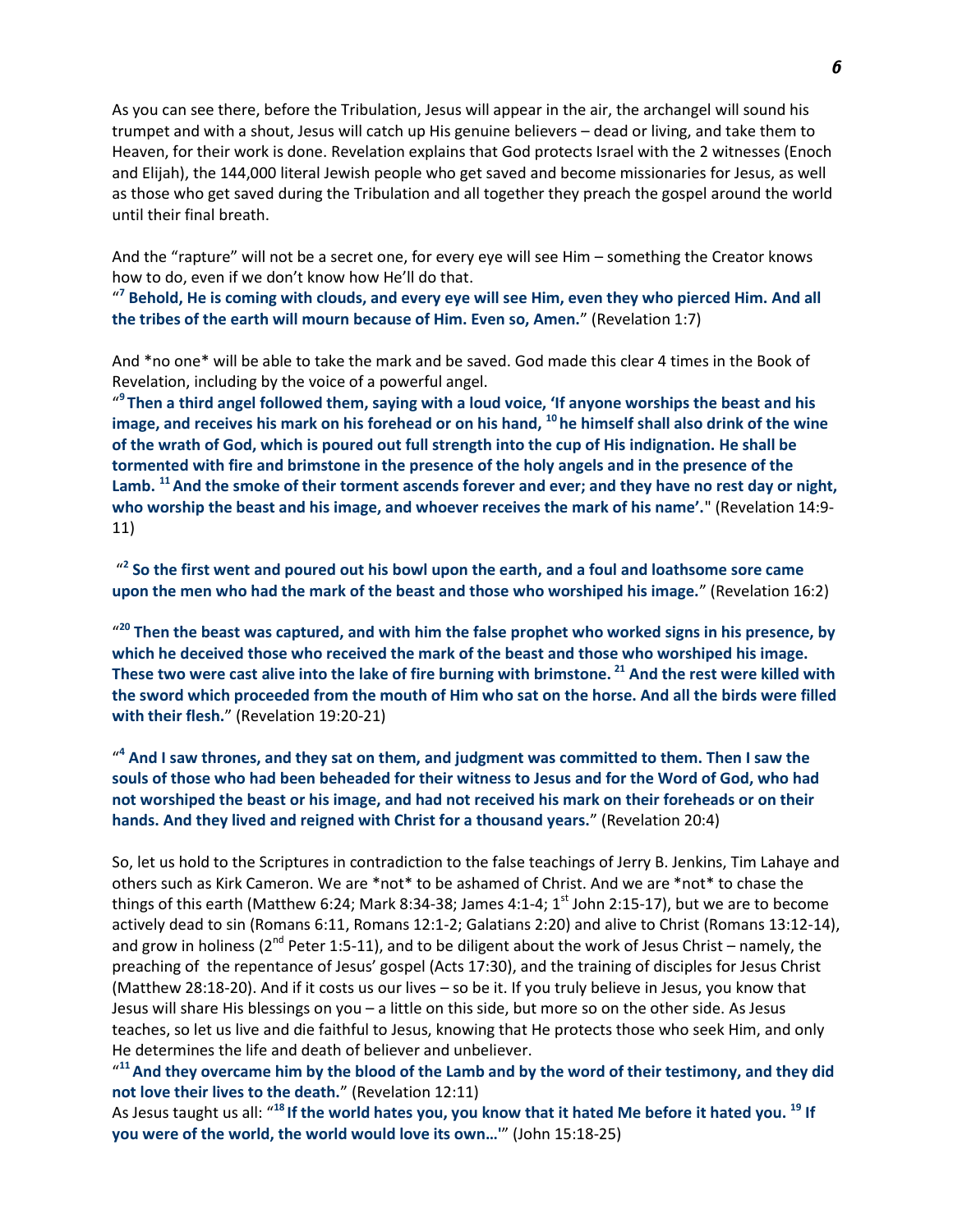See also: 2<sup>nd</sup> Timothy 2:10-12 and Hebrews 11.

Let us all grow in boldness in walking holy and pure \*and\* in boldly reading, explaining and teaching the Word of God and the gospel to everyone we can reach. Not being ashamed of the gospel that Jesus taught.

" **<sup>16</sup>For I am not ashamed of the gospel of Christ, for it is the power of God to salvation for everyone who believes, for the Jew first and also for the Greek. <sup>17</sup>For in it the righteousness of God is revealed from faith to faith; as it is written, 'The just shall live by faith.'**" (Romans 1:16-17)

Another thing to address here is a few of Mr. Jenkin's quotes.

One key quote of Jerry B. Jenkins:

"*My dream remains to inform and entertain through fiction in the form of novels and movies that compete in the market of ideas.*"

> That's a pretty clever way to disguise his love of money and want for the praise of men – wouldn't you say? But, God talks about this too.

" **<sup>25</sup>The fear of man brings a snare, But whoever trusts in the LORD shall be safe.**"

(Proverbs 29:25) See also: John 12:42-43, Luke 6:26,46, and  $2^{nd}$  Corinthians 2:14-17

" **<sup>21</sup>Not everyone who says to Me, 'Lord, Lord,' shall enter the kingdom of heaven, but he who does the will of My Father in Heaven. <sup>22</sup> Many will say to Me in that day, 'Lord, Lord, have we not prophesied in Your name, cast out demons in Your name, and done many wonders in Your name?' <sup>23</sup>And then I will declare to them, 'I never knew you; depart from Me, you who practice lawlessness!'**" (Matthew 7:21-23)

#### Another quote of Jerry B. Jenkins:

"*The uninitiated have real questions and valid concerns over how things of God appear to them.*" > No. You're wrong again Mr. Jenkins. God is clear in His Word (the Bible) that He is talking to every person on planet earth, calling all men to repent and find salvation in Christ alone (John 10:3-5; John 14:6). Any person who holds onto their "questions" is trying to find a way to blame God and excuse their sins, just like satan does. They are in Romans 1:18-21, fighting God for more sin.

" **<sup>1</sup>Now the serpent was more cunning than any beast of the field which the LORD God had made. And he said to the woman, "Has God indeed said, 'You shall not eat of every tree of the garden'?" <sup>2</sup> And the woman said to the serpent, "We may eat the fruit of the trees of the garden; <sup>3</sup>but of the fruit of the tree which is in the midst of the garden, God has said, 'You shall not eat it, nor shall you touch it, lest you die.' " <sup>4</sup> Then the serpent said to the woman, "You will not surely die. <sup>5</sup>For God knows that in the day you eat of it your eyes will be opened, and you will be like God, knowing good and evil."**" (Genesis 3:1-5)

> The two original lies: "Has God said…?" and "You will be like God". There are no "valid concerns" of humans against God, just the grumblings of rebels who love their sin but don't want its rightful consequences. They are without excuse.

<sup>418</sup> For the wrath of God is revealed from heaven against all ungodliness and unrighteousness of men, **who suppress the truth in unrighteousness, <sup>19</sup>because what may be known of God is manifest in them, for God has shown it to them… so that they are without excuse…**" (Romans 1:18-23)

### And the third quote from Jerry B. Jenkins:

"*Good fiction must be entertaining, but what makes fiction special and – and true, is that the realness of a novel allows it to carry a larger message.*"

> Yes, it sure does Mr. Jenkins. It has allowed you to alter the Word of God – and the shocking part is you probably think God is going to let you get away with it. Nope.

God's Word talks about the supposed "power" of imagination.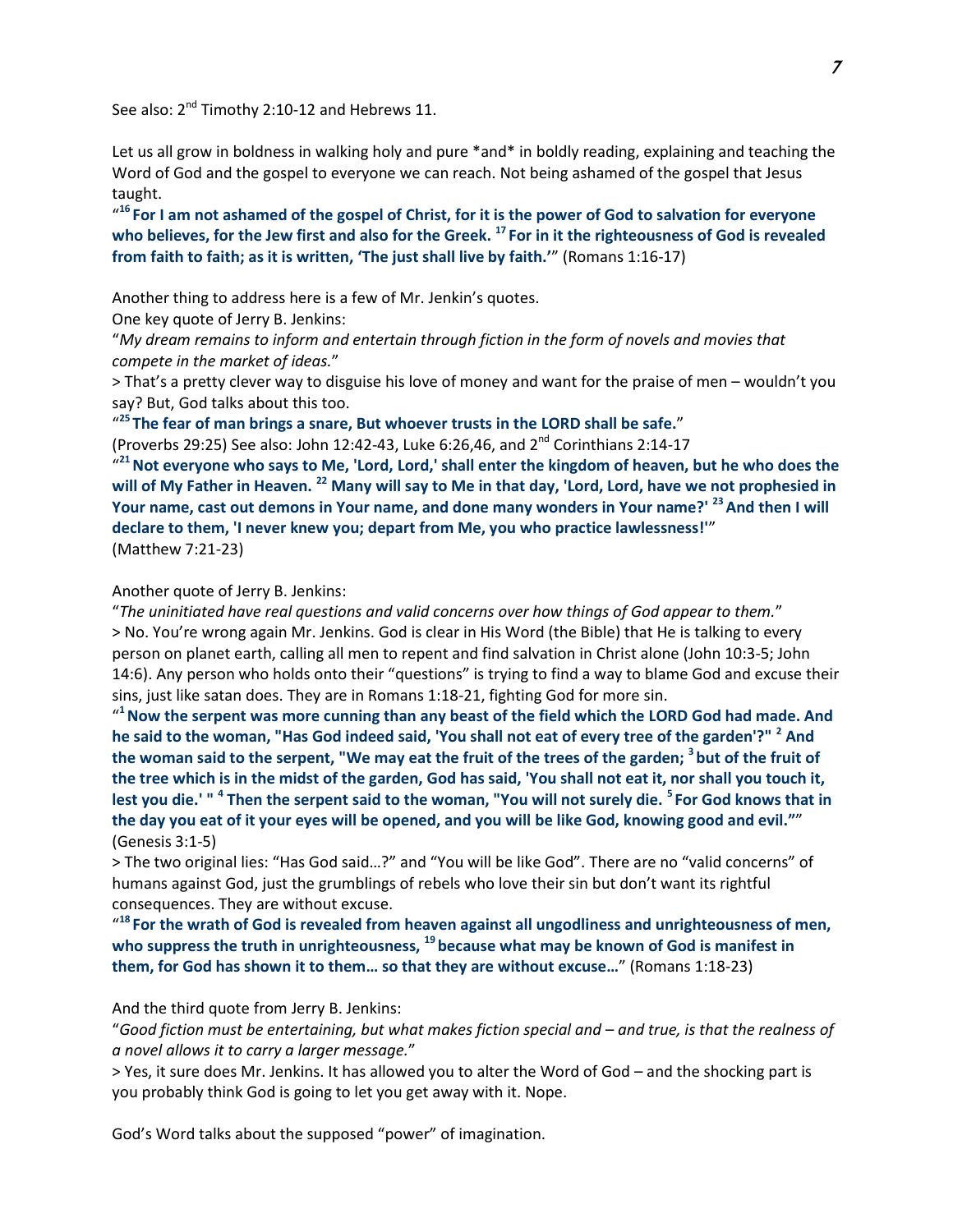" **<sup>5</sup>Then the LORD saw that the wickedness of man was great in the earth, and that every intent/imagination of the thoughts of his heart was only evil continually.**" (Genesis 6:5) See also:  $2^{nd}$  Timothy 3:8-9,  $2^{nd}$  Timothy 4:3-4

Mr. Jenkins, because you have turned many from obeying Jesus Christ and used fables and myths to encourage them to harden their hearts in fighting for sins and their rebellion against God, you are in the condemnation of that passage. Can you repent?

With Mr. Jenkins writing such obvious false teaching in his fiction books, we are sure there is at least some false teaching in his "non-fiction" books as well. We encourage you to avoid all of his mix of sin and Bible "teachings". Just open the Word of God, and study it – spend much quality time in it, reading it or listening to it on MP3 or your phone. That is far better than having to sort out he lies of Mr. Jenkins from the honest teachings of the Bible.

><https://aliveinchristradio.com/alive-in-christ-radio-guests/about-jerry-jenkins.html>

-\*-\*-

Jerry Jenkins also has a writers "guild"… or we might say he had an old "Christian Writer's Guild". It does appear that he has started a new one in the works. Note the word "guild" implies masonic connections, which also fits other clues we've seen. Mr. Jenkins is connected to seemingly all of the wrong highpowered religious leaders on the planet. Shame on Mr. Jenkins for his partnering with evil to control and sway (even deceive) the honest followers of Christ away from the Holy Bible. Romans 1:32 teaches it well – evil people give approval to each other.

><http://www.christianwritersguild.com/published/>

> [https://jerrysguild.com](https://jerrysguild.com/)

><http://accrispin.blogspot.com/2013/02/christian-writers-guild-publishing-pay.html>

> [http://www.christianitytoday.com/news/2014/november/jerry-b-jenkins-suddenly-shuts-down](http://www.christianitytoday.com/news/2014/november/jerry-b-jenkins-suddenly-shuts-down-christian-writers-guild.html)[christian-writers-guild.html](http://www.christianitytoday.com/news/2014/november/jerry-b-jenkins-suddenly-shuts-down-christian-writers-guild.html)

><http://www.jenkins-entertainment.com/about.html>

><https://prochurchtools.com/pcp096/>

## *Section 3 –Jerry B. Jenkin's high-powered connections (here are 2).*

## *-- Tim Layahe*

So, that is a lot so far… but there's more. You see, we have only talked about Mr. Jenkins' current scandals and his false teachings. There's still one more topic to address – his high-powered connections.

Tim Lahaye was one of the 5 founders of a supposedly "conservative" group that has caused many wars and been involved in many murders. It's the masonic/satanic group called the CNP = "Council on National Policy". The CNP like the CFR is \*not\* government in anyway, but merely a gathering of ultrarich tycoons who use religion to sway nations for their own profits, prestige and to advance one-world government projects and programs.

><http://abcnews.go.com/Politics/story?id=121170&page=1>

> [http://rightweb.irc-online.org/moral\\_majority/](http://rightweb.irc-online.org/moral_majority/)

><http://emperorundertheking.blogspot.com/2014/08/tim-lahaye-of-left-behind-series-is.html>

This article has some odd stuff, but it does highlight Mr. Lahaye's use of obvious masonic/satanic symbols.

<http://watch.pairsite.com/lahaye.html>

<sup>\*\*\*</sup>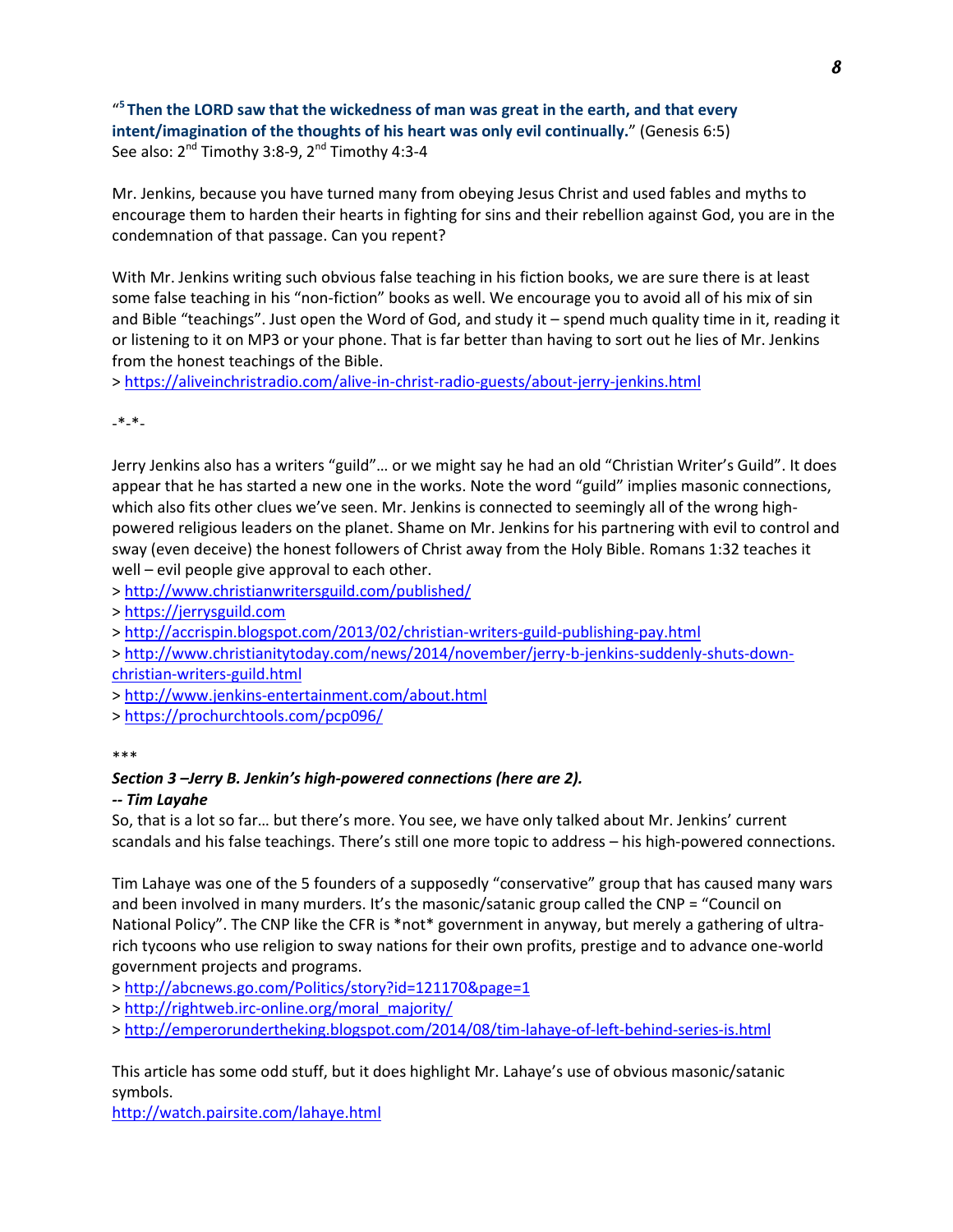To understand more of why many Christians are concerned about masonic leaders such as Mr. Lahaye, you need to read this book:

><https://www.amazon.com/Family-Secret-Fundamentalism-Heart-American/dp/0060560053>

And these two links explain why every follower of Christ should be leery of any mason pretending to be a Bible teacher:

><http://www.cuttingedge.org/free004.html>

><http://www.ephesians5-11.org/>

-\*-\*-

**Billy Graham** – 33<sup>rd</sup> mason and one-world religion leader

Some might know that Mr. Jenkins and the Graham family are friends to some extent. But many who have heard of Billy Graham are probably familiar with the autobiography that Jerry B. Jenkins helped cowrite for Billy Graham. It's called "Just As I Am" after the favorite hymn of Mr. Graham. Mr. Jenkins cowrote it with Mel Lorentzen (professor of journalism at Wheaton College), John Akers (one of Billy's close friends), and Bill Griffin (a good friend of Billy's daughters). ><https://www.amazon.com/Just-autobiography-Billy-Graham/dp/0002554127>

Billy Graham – long-known 33 $^{\text{rd}}$  mason and agent for the Vatican since the mid-1940s. "*This video produced by [The Most Holy Family Monastery](http://www.mostholyfamilymonastery.com/) explains evidence that the evangelists Billy Graham and Pat Robertson are members of the Masonic Lodge, and it is also mentioned that evidence exists of Pope John Paul I being murdered by Freemasons.*

*"It is explained that in a book by Dr. James Wardner entitled "Unholy Alliances" that it is mentioned that a former high ranking Freemason named Jim Shaw said that when he became a 33rd degree Mason, the evangelist Billy Graham was present to help with his initiation in Washington DC, and a picture of Graham is shown with him giving a Masonic handshake.*

*"Also the televangelist Pat Robertson is shown on the cover of a 1986 issue of Time magazine giving a Masonic symbol called "The Lion's Paw." [ Note— Other pictures of Robertson giving Masonic symbols exist as well. ] Also Robertson's book "The Millennium" has a point within a circle on the top of every page, which is a symbol representing sun worship and is also a symbol of the Illuminati.*

*"Also explained is a book called "In God's name," by David Yallap, which is an investigation into the murder of Pope John Paul I, where a case is presented that the mafia associated "P-2" Masons were involved. One of the points mentioned in the book is that John Paul served 33 days, with the number 33 having much significance to Freemasons.*"

\* one of many sources – the Vatican system admitting that these two are prominent masons [http://www.newsofinterest.tv/video\\_pages\\_flash/environment/haarp/pat\\_robertson/pat\\_robertson\\_fr](http://www.newsofinterest.tv/video_pages_flash/environment/haarp/pat_robertson/pat_robertson_freemason.php) [eemason.php](http://www.newsofinterest.tv/video_pages_flash/environment/haarp/pat_robertson/pat_robertson_freemason.php)

This ornate edition of "The History of Freemasonry" book has Billy Graham listed in the front cover as a notable mason.

> [https://www.amazon.com/History-Freemasonry-Its-Legendary-](https://www.amazon.com/History-Freemasonry-Its-Legendary-Origins/dp/0517149826/ref=cm_cr_arp_d_pdt_img_top?ie=UTF8)[Origins/dp/0517149826/ref=cm\\_cr\\_arp\\_d\\_pdt\\_img\\_top?ie=UTF8](https://www.amazon.com/History-Freemasonry-Its-Legendary-Origins/dp/0517149826/ref=cm_cr_arp_d_pdt_img_top?ie=UTF8) > **ISBN-10:** 0517149826 **ISBN-13:** 978-0517149829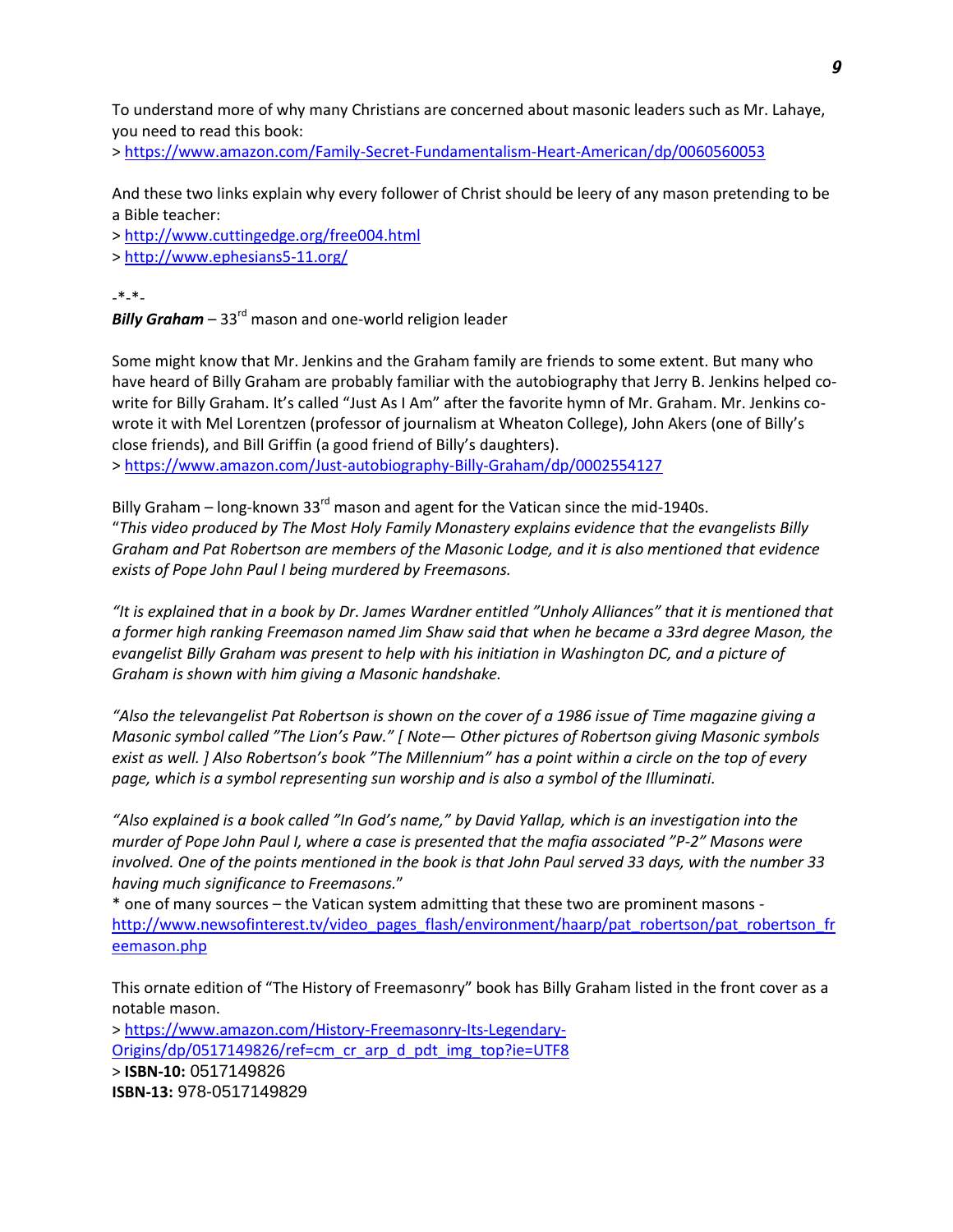*10*

In this book by Freemasonry authority Albert Gallatin Mackey, the following commentary is presented by the publisher on the inside flap:



"George Washington, Benjamin Franklin, John Hancock, Mark Twain, Henry Ford, Billy Graham, Arnold Palmer, Wolfgang Amadeus Mozart, Franz Joseph Haydn, Voltaire, Johann Wolfgang von Goethe, Tony Blair - all are Freemasons." (Emphasis added)

-The History of Freemasonry, Its Legendary Origins by Albert Gallatin Mackey, 2005 edition, Publishers commentary, inside flap, Gramercy Books, an imprint of Random House Value Publishing, a division of Random House, Inc.

[> http://www.thewatcherfiles.com/billy.htm](http://www.thewatcherfiles.com/billy.htm)

[http://www.despatch.cth.com.au/Misc/billy.](http://www.despatch.cth.com.au/Misc/billy.htm) [htm](http://www.despatch.cth.com.au/Misc/billy.htm)

[http://www.rapidnet.com/~jbeard/bdm/exp](http://www.rapidnet.com/~jbeard/bdm/exposes/graham/general.htm) [oses/graham/general.htm](http://www.rapidnet.com/~jbeard/bdm/exposes/graham/general.htm)

> Billy Graham denies Jesus is the Christ and preaches that there is a "broad" way of grace -

[https://www.youtube.com/watch?v=4MZW](https://www.youtube.com/watch?v=4MZWug3QAvs) [ug3QAvs](https://www.youtube.com/watch?v=4MZWug3QAvs)

[http://www.theforbiddenknowledge.com/hardtruth/deception\\_billy\\_graham.htm](http://www.theforbiddenknowledge.com/hardtruth/deception_billy_graham.htm)

> [http://www.users.globalnet.co.uk/~emcd/AlphaRoots\\_Graham.htm](http://www.users.globalnet.co.uk/~emcd/AlphaRoots_Graham.htm)

><http://www.despatch.cth.com.au/Misc/ieg.html>

><http://www.incpu.org/graham-a-mason.pdf>

><http://www.christianitytoday.com/history/people/evangelistsandapologists/billy-graham.html>

>

>

>

We have more information on Mr. Graham and his long history of deceitful double-wording in our article on Ed Stetzer.

[www.RestoreMBI.com/Problems-at-Moody-EdStetzer.htm](http://www.restorembi.com/Problems-at-Moody-EdStetzer.htm) [www.RestoreMBI.com/Problems-at-Moody-EdStetzer.pdf](http://www.restorembi.com/Problems-at-Moody-EdStetzer.pdf)

>>>

Another person to mention here is Mr. Jenkins' son, Dallas Jenkins – a young movie director of equally foolish movie content, pretending to be "Christian" films, including one where a non-believer plays the role of Jesus and supposedly gets saved doing it – while teaching Christians to "not judge". Matthew 7:1- 5 shows the lies of that false gospel.

><http://www.jenkins-entertainment.com/about.html>

><http://www.imdb.com/name/nm0420817/>

-\*-\*-

Mr. Jenkins has lots of money as he admits himself.

"… *A few weeks ago [World Magazine](http://www.worldmag.com/2013/10/no_bluffing) published an article on Jerry Jenkins and his frequent past-time of playing poker for money. The article quoted Jenkins - chairman of the Board of Trustees for Moody Bible Institute and best-selling author of the oft maligned, though still popular Left Behind Series saying, '… You can do the math. I've sold 70 million books. So to break even making \$8,000 playing poker, it's kind of pocket change for me.'…*"

<http://www.karenohuber.com/blog/doing-math-thoughts-on-jenkins-gambling>

But all of the money in the world cannot save the soul of a person who's already sold it for the money, trinkets and sin-pleasures of this life.

" **<sup>24</sup>No one can serve two masters; for either he will hate the one and love the other, or else he will be loyal to the one and despise the other. You cannot serve God and mammon [***earth's trinkets and sinful pleasures***].**" (Matthew 6:24)

See also: Matthew 6:19-21 and Mark 8:34-38